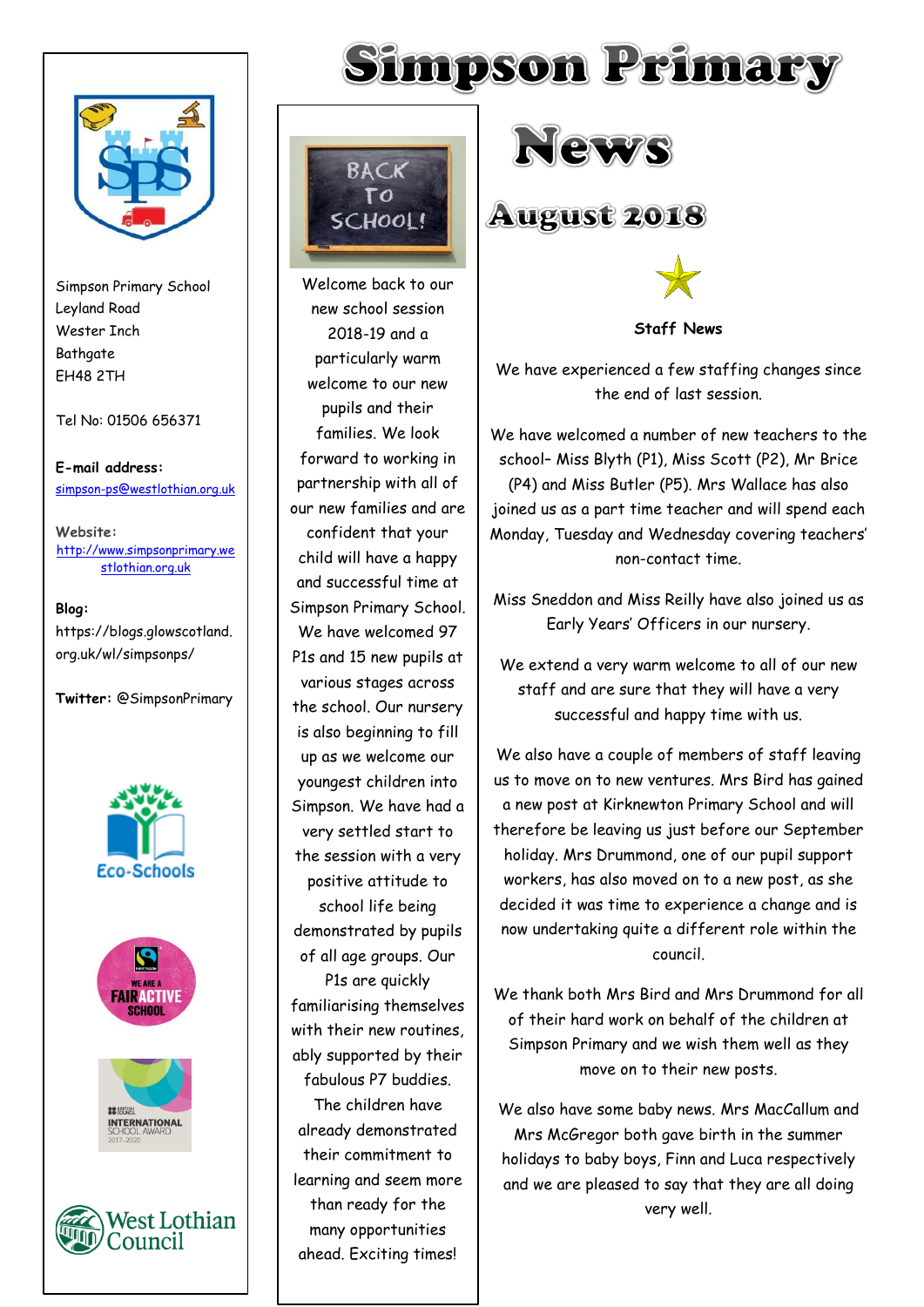Congratulations also to our newly married teachers Mrs Lurinsky and Mrs MacKenzie. We wish them every happiness for the future.

All staff are looking forward to meeting you at the up and coming Meet the Teacher sessions. Please make every effort to attend as information differs

from one stage to the next. It is therefore important to find out about the year ahead from the outset. A letter has already been issued with further details. Please note that these sessions are for P2-P7 only, as the transition meetings held at the end of last session for P1 parents/carers and our recent meeting for new nursery parents/carers have replaced the "Meet the Teacher" sessions for those year groups. The on-going transition process at those stages will continue to offer opportunities for parents/carers to further familiarise themselves with the information necessary to support their child's learning.



## **Whole School Priorities 2018-19**

We are looking forward to the session ahead and the various opportunities and challenges that will shape the children's learning experiences as we move through the school year.

We will continue to focus on learning, teaching and assessment strategies that help to raise attainment, particularly in literacy, numeracy and health and wellbeing. Staff will continue to undertake a range of professional learning opportunities and will be working collaboratively within school and with colleagues from other schools to ensure consistent standards.

We will be promoting a culture of writing, to ensure that the progress our children are making in reading transfers into their written work and that they can attain well in all aspects of literacy. We will also continue to build on progress made in numeracy/maths by engaging with the West Lothian Maths strategy in a way that best meets the needs of our school context.

Digital literacy and 1 plus 2 modern languages will feature strongly in our curriculum development and we will continue to progress the Developing the Young Workforce (DYW) agenda that we engaged in last session.

Health and wellbeing will continue to be central to the children's learning, with the focus on positive relationships, nurture and awareness raising in relation to adverse childhood experiences.

Our Standards and Quality Report for parents/carers for session 2017-18 will soon be available, and further details of our School Improvement Plan priorities for session 2018-19 will also be shared with you at that time.



## **Parental engagement**

Thank you to all parents/carers who were able to attend the Parent Focus Groups last session gathering views on school improvements in the area of parental engagement. These will continue this session to help take forward the improvements identified. Look out for further information and dates coming soon on our website. Improvements include creating resources which help you to support your children in maths, with guidance on what and how we teach maths in classrooms today. This will include online materials, e.g. video clips, to ensure that parents can access materials at a time to suit if they are unable to attend events within the school day.



#### **Communication**

We aim to share information with parents/carers in a variety of ways and are currently considering how we can further streamline our methods of communication. Listed below are the methods we use and their purposes.

## **School Website**

Following the initial launch of our new website last session, this will now be the main source of information for parents/carers. The website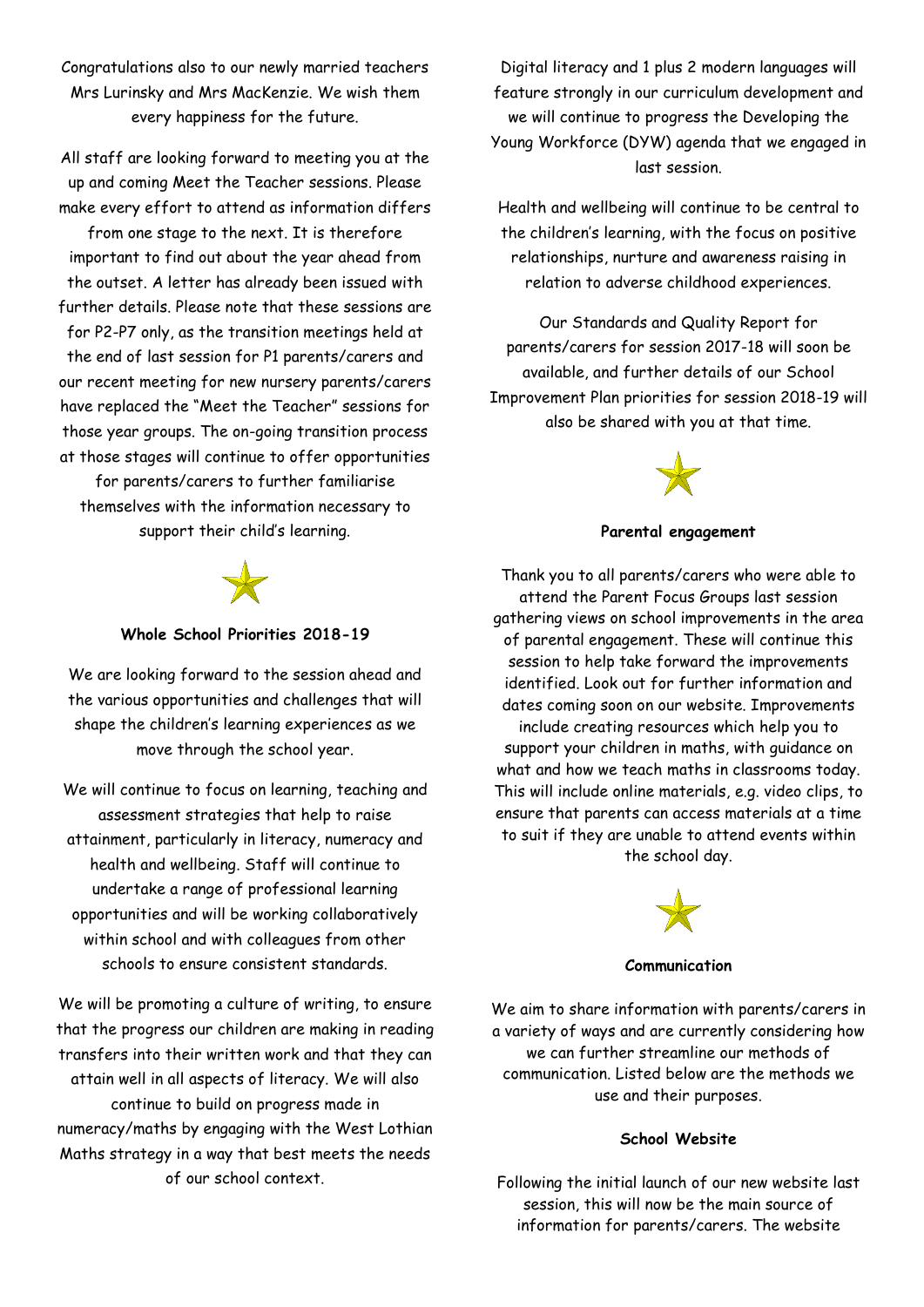provides useful information such as upcoming school events, copies of newsletters, online resources for pupils as well as links to our Blog and Twitter feeds.

## **www.simpsonprimary.westlothian.org.uk**

## **Blog**

Blog posts are written by classes once per week and aim to share highlights of what the children have been learning in class with some tips on how you can extend this learning at home.

# **Blog**

**https://blogs.glowscotland.org.uk/wl/simpsonps/**

# **Twitter**

Our Simpson Primary Twitter page provides snapshots of the wider life of our school, e.g. celebrating learning and special events.

# **Twitter - @SimpsonPrimary**

# **School newsletters**

School newsletters share information and updates from across the school. These are written by the Head Teacher with contributions from teachers and pupils. They are sent out monthly via email or bag mail. They also contain a date list of upcoming events.

# **Class newsletters**

Class newsletters are termly and written by the class teachers. They share information about key learning that will be covered across the term.

# **Online Learning Journals**

Online learning journals are used in Nursery and Primary 1. These pupil journals share the learning and progress of your child through observations and photographs. Parents/carers will be provided with a personal login to access their child's journal.

# **Simfiles**

Simfiles are used in Primary 2-7. These pupil profiles are a way for pupils to gather the learning from each of the 8 curriculum areas that they are proud of and identify things that they would like to work on. Children will regularly refer to them within class and they will be shared with parents/carers at key points across the session.

# **Group call**

We use email facility offered by group call and this is an efficient and cost effective method of communication. Group call also offers a text facility which may be used as an alert but as this incurs a cost per text, will not be used for regular communication.

# **Open door policy**

If you have any questions or concerns specific to your child, please feel free to make an appointment via the school office. Please be aware social media may not be checked by teachers on a daily basis hence a telephone call to the school office.



# **First Minister's Reading Challenge (FMRC)**

On Wednesday 20th June four children attended the First Minister's Reading Challenge Celebration in Edinburgh. We were asked to showcase our work in this area and were also successful, along with a small group of West Lothian schools, in gaining a prestigious award for the council. We were delighted with this recognition, as much hard work had gone into this over the course of last session. We have a display in the entrance to the school, showcasing some of our work, so please take time to have a look when you are next in school.

Our final FMRC event of the year took place on Tuesday 26th June with our Inspiring Classrooms event which featured children's author Emily Dodd. This was attended by selected pupils from each class across the school and she was a great hit with all of them! You may want to look out for some of her books.

We will be signing up for the challenge again this year, so watch this space for further details.

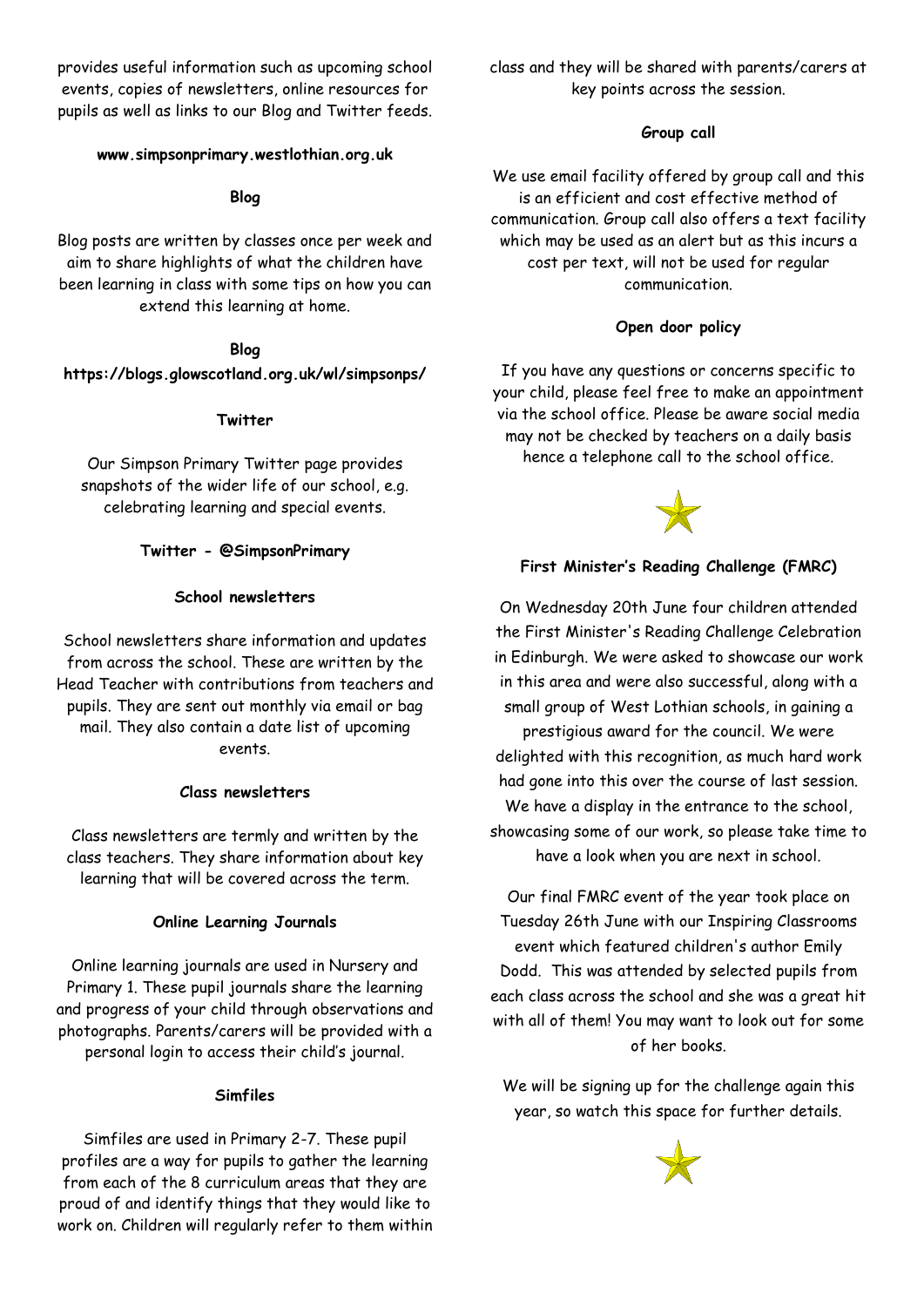

# **10th Anniversary Sway**

At the end of last session we shared our  $10<sup>th</sup>$ Anniversary Sway which gave a flavour of our year and captured the diversity of learning experiences across the school. If you haven't already had an opportunity to look at this, please do so using the link below.

<https://sway.office.com/4QC1yBp0WpMCEjmh?ref=Link>



# **Personal Data**

Each school session we check the data held on your child and it is vital that we are notified of any changes. Please ensure that your child's details are up to date and that we are immediately made aware of changes to contact phone numbers, in particular.



#### **Absence**

Please be reminded to contact school by 9.30am at the latest, should your child require to be absent from school. This practice needs to be repeated each day that your child is absent. We will follow up any unreported absence and should we fail to be able to contact parents/carers, information will be passed to appropriate authorities who will then pursue the reasons for absence.



## **Traffic Issues**

As we continue to have issues with traffic in the school vicinity, please ensure that, if you must drive, you do so sensibly, courteously and with caution, to avoid any potential accident that may cause harm, particularly to a child. **Please also be reminded that the school car park is not a drop off/pick up zone and that clear signage is in place indicating this**.



## **Healthcare and Medicines in School**

If your child requires medicine in school or has any other healthcare need, please let us know so that we can issue the appropriate request forms for completion and ensure your child's needs are met. No medicines are permitted to be administered in school without these. Prescribed medicines should be provided in the original packaging from the GP with the prescription label showing the child's name and expiry date. Medicines should not be brought into school by children. Full guidance and copies of the request forms can be viewed at: https://www.westlothian.gov.uk/article/8865/Indivi dual-Health-Care-Plans-and-Forms



#### **Online payments - iPayimpact**

West Lothian Council has recently introduced a more convenient way to order and pay for school meals, using a secure internet service called iPayimpact.

You can order your child's meal for the day/week for up to 6 weeks online and pay your meal and milk accounts directly, instead of sending cash to school in your child's pockets.

All parents/carers have had specific details about this system and I hope you will support us in working toward our goal to become a cashless school.



#### **School uniform**

Please be reminded of school uniform requirements.

Navy trousers/skirts with sky blue shirts/polo shirts and navy sweatshirts/jumpers /cardigans (with or without the school logo).

Footwear should be black or navy.

The school uniform for class photographs and formal events (when children are representing the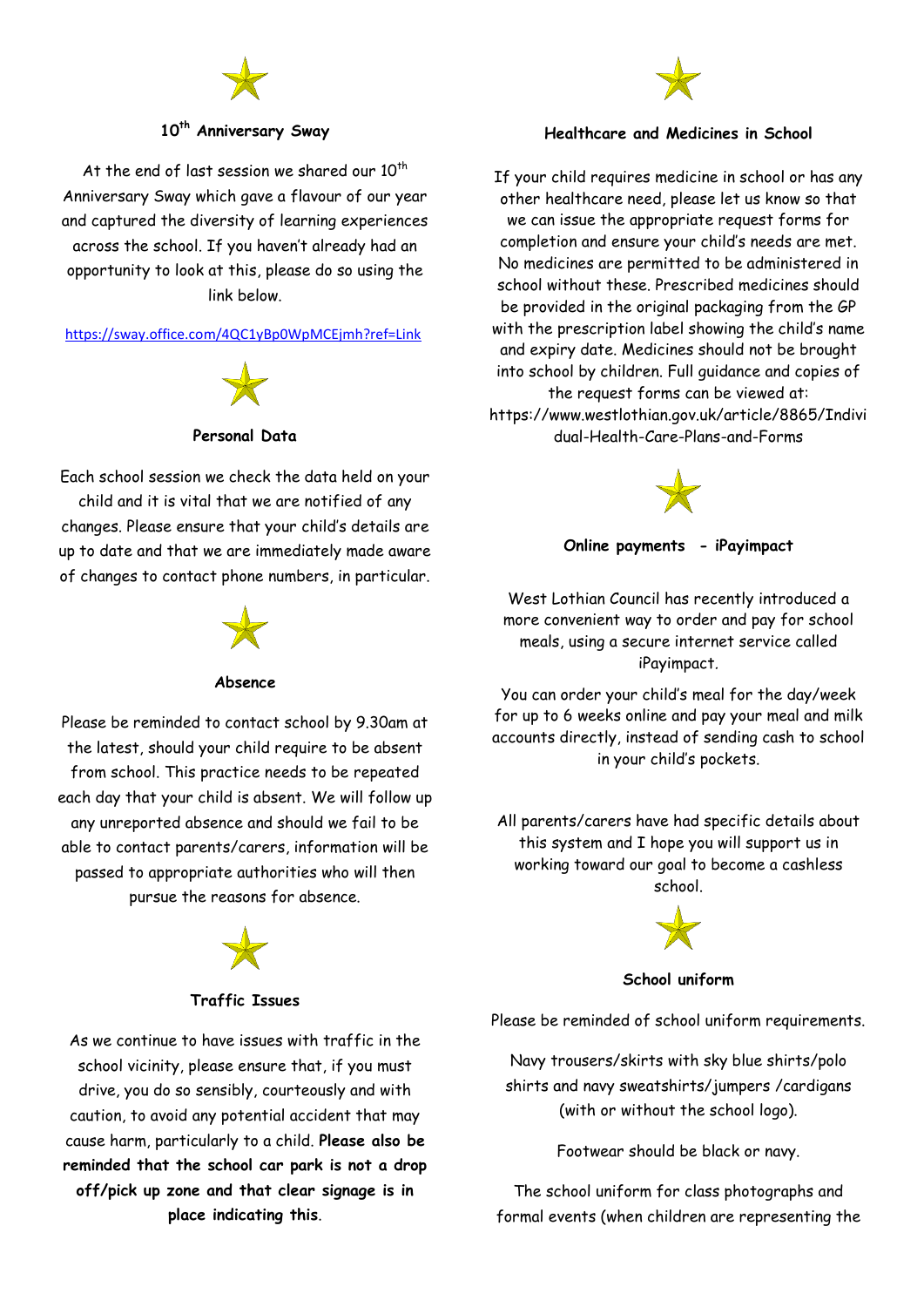school) will be navy trousers/skirts, sky blue shirt and school tie.

Compliance with these requirements will be much appreciated, so that we can ensure high standards in our school dress. Thank you.



## **Outdoor Clothing**

Outdoor learning is beginning to feature regularly as part of our children's learning experiences and is an expected part of the curriculum. As we do not want any child to be disadvantaged, could you please ensure that your child is equipped with the appropriate articles of clothing, so that they can fully participate in such activities. A bit of cold and rain will not be enough to make us change our outdoor plans and what is better anyway, than jumping in puddles with our wellies, well wrapped up against the elements! We also don't want our children to be stuck inside at breaks and lunchtimes because there is a bit of rain, so waterproof jackets and appropriate footwear will enable us to go out in most weathers. Your support will be much appreciated.



#### **Allergies**

We have a number of children in our school who have a severe nut allergy and require enhanced supervision at key points during the school/nursery day. In order to keep our school a nut free school, we would be grateful if you would ensure that your child does not bring any snacks/ packed lunches containing nuts or nut products. If your child has been asked to bring "junk" into school by their teacher, please ensure that the boxes/containers do not have any nut products in the ingredient list. Your support with this would be much appreciated. Thank you.





## **Child Protection**

Child protection is an important aspect of our work in school and we as a staff have a duty to pass on any concerns that we may have about a child's welfare to either Health, Social Work or the Police for further investigation. This duty however, extends beyond school as we, as members of the public, are required to pass on concerns of a child protection nature that may come to our attention within our community. To support us all with this process and to offer further information, West Lothian Child Protection Committee (WLCPC) has its own website. The website describes the work of the WLCPC, advises the public of who to contact if they have a concern about a child and what the agencies do once they receive information. The website contains the contact details of organisations that can help adults deal with their own problems and contains information for children and young people about the child protection process, their rights and where they can get help. Hopefully people will feel more confident passing their concerns on, knowing what happens once the information has been shared.



#### **Parent Helpers**

Every session we appeal to parents/carers to give of their time to support the school in some capacity. We are obviously aware that time is precious and appreciate entirely that many people will not be in a position to offer a regular or significant level of support. As we develop the skill levels and leadership potential of our pupils, we will be increasingly relying on parents/carers to share their skills, talents and knowledge of the workplace, to enhance the opportunities that we can offer our children. Please don't be shy as our children need you!

We obviously do still need those parents/carers who can commit regularly to help around school, so